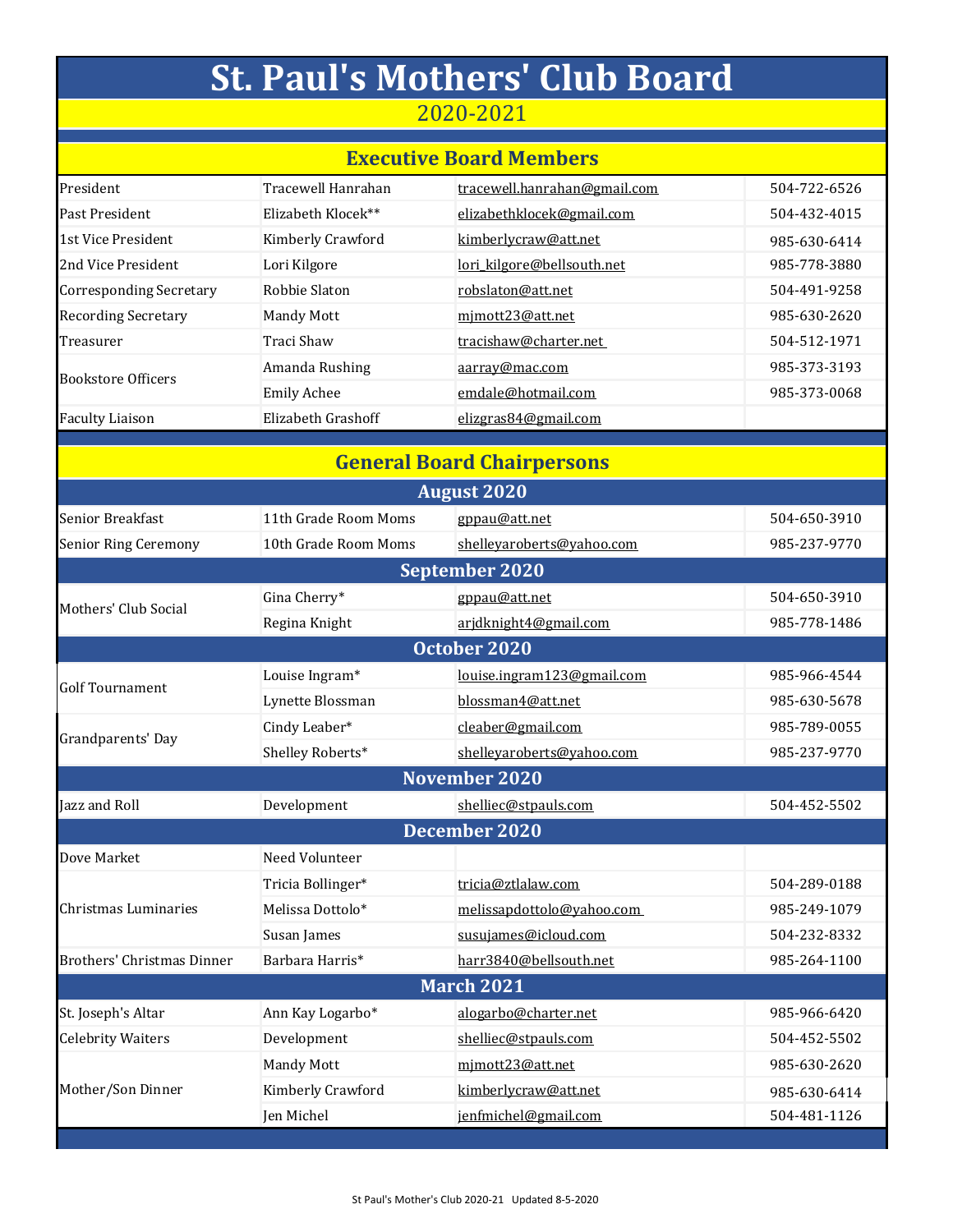| <b>April 2021</b>            |                              |                                    |              |  |  |  |  |
|------------------------------|------------------------------|------------------------------------|--------------|--|--|--|--|
| Challenge Night              | Marcy Donham                 | mdonham@ourladyofthelakeschool.org | 985-373-6299 |  |  |  |  |
|                              | Kristin Ingram               | kcingram@bellsouth.net             | 985-707-4499 |  |  |  |  |
|                              | Robbie Slaton*               | robslaton@att.net                  | 504-491-9258 |  |  |  |  |
| Day of Recollection          | Gina Cherry                  | gppau@att.net                      | 504-650-3910 |  |  |  |  |
| <b>May 2021</b>              |                              |                                    |              |  |  |  |  |
| Pre-Freshman Promotion       | 9th Grade Room Moms          | kcomberrel@hotmail.com             | 985.502.0145 |  |  |  |  |
| Senior Grad Reception        | 8th Grade Room Moms          | TBD                                | 985-502-0145 |  |  |  |  |
|                              | <b>Recurring 2020 - 2021</b> |                                    |              |  |  |  |  |
| <b>Teacher Appreciation</b>  | Lynette Blossman             | blossman4@att.net                  | 985-630-5678 |  |  |  |  |
|                              | Louise Ingram*               | louise.ingram123@gmail.com         | 985-966-4544 |  |  |  |  |
|                              | Lori McClelland*             | lorim1007@yahoo.com                | 504-234-0566 |  |  |  |  |
|                              | Melissa Buckel               | Tbuckel2@earthlink.net             | 504-234-5061 |  |  |  |  |
| Alumni Moms                  | Kim Hill                     | kimberly6hill@gmail.com            | 985-705-0955 |  |  |  |  |
| Call Me If You Need Me       | Janelle Allen                | janellecallen@gmail.com            | 985-415-0759 |  |  |  |  |
| <b>Campus Beautification</b> | Need Volunteer               |                                    |              |  |  |  |  |
|                              | Need Volunteer               |                                    |              |  |  |  |  |
| <b>Counseling Liaison</b>    | Melinda Carmeli              | melindacarmeli@gmail.com           | 504-905-5423 |  |  |  |  |
|                              | Chantel Williamson*          | chantelwilliamson16@gmail.com      | 504-931-5565 |  |  |  |  |
| <b>Mission Collections</b>   | Melissa Dottolo*             | melissapdottolo@yahoo.com          | 985-249-1079 |  |  |  |  |
| Office Help                  | Anne Bitterwolf*             | anne@uniformsbybayou.com           | 985-373-6404 |  |  |  |  |